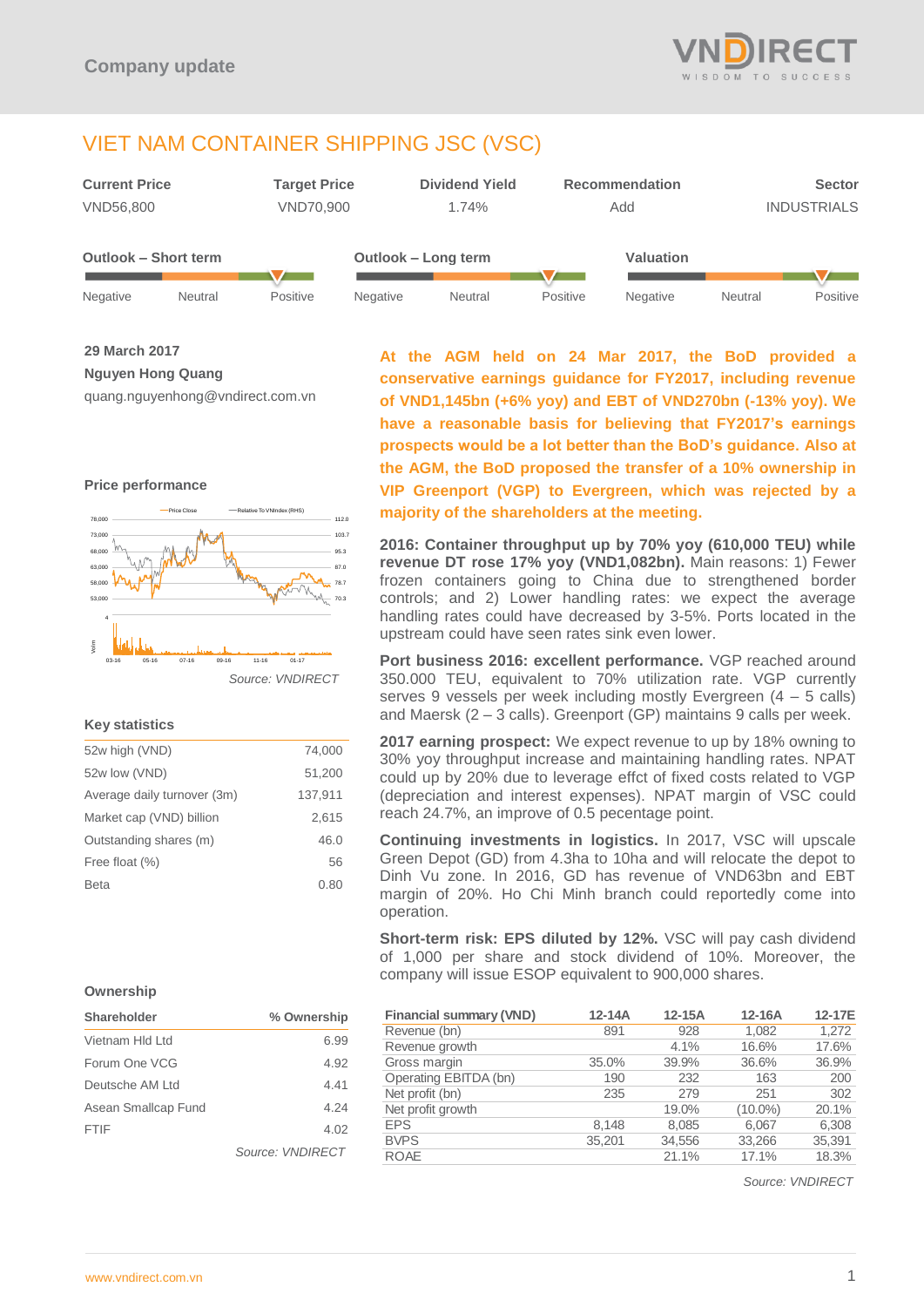### **Valuation**



#### **Income statements**

| (VNDbn)                       | 12-15A  | $12-16A$ | 12-17E  |
|-------------------------------|---------|----------|---------|
| Revenue                       | 927.8   | 1,082.2  | 1,272.2 |
| Cost of sales                 | (557.3) | (686.3)  | (802.7) |
| Gen & admin expenses          | (41.2)  | (53.4)   | (62.8)  |
| Selling expenses              | (8.1)   | (11.1)   | (13.0)  |
| <b>Operating profit</b>       | 321.3   | 331.3    | 393.7   |
| <b>Operating EBITDA</b>       | 231.5   | 163.4    | 200.4   |
| Depreciation and amortisation | 89.7    | 168.0    | 193.3   |
| <b>Operating EBIT</b>         | 321.3   | 331.3    | 393.7   |
| Interest income               | 14.5    | 17.5     | 20.5    |
| <b>Financial expense</b>      | (1.7)   | (43.8)   | (47.2)  |
| Net other income              | 2.0     | 0.6      | 0.0     |
| Income from associates & JVs  | 10.0    | 5.7      | 6.7     |
| Pre-tax profit                | 346.1   | 311.2    | 373.7   |
| Taxation                      | (69.4)  | (49.2)   | (59.1)  |
| Minority interests            | 2.6     | (10.7)   | (12.9)  |
| Net profit                    | 279.3   | 251.3    | 301.8   |
| Adj. net profit to ordinary   | 279.3   | 251.3    | 301.8   |
| Ordinary dividends            | 0.0     | 0.0      | (45.6)  |
| <b>Retained earnings</b>      | 279.3   | 251.3    | 256.2   |

#### **Cash flow statement**

| (VNDbn)                                     | 12-15A  | 12-16A  | 12-17E  |
|---------------------------------------------|---------|---------|---------|
| Pretax profit                               | 346.1   | 311.2   | 373.7   |
| Depreciation & amortisation                 | 89.7    | 168.0   | 193.3   |
| Other non cash gains/(losses)               | (0.0)   | 0.0     | 0.0     |
| Other non operating gains/(losses)          | (26.5)  | (23.7)  | (27.2)  |
| Tax paid                                    | (72.4)  | (50.1)  | (59.1)  |
| Other operating cash flow                   | (147.8) | 103.5   | 0.0     |
| Change in working capital                   | 130.7   | (190.8) | 150.3   |
| Cash flow from operations                   | 319.8   | 318.0   | 631.0   |
| Capex                                       | (589.9) | (460.6) | (44.5)  |
| Proceeds from assets sales                  | 22.1    | 0.5     | 0.0     |
| Others                                      | (17.8)  | (13.8)  | 27.4    |
| Other non-current assets changes            | 6.0     | 26.1    | 120.0   |
| Cash flow from investing activities         | (579.6) | (447.9) | 102.9   |
| New share issuance                          | 22.9    | 0.0     | 0.0     |
| Shares buyback                              | 0.0     | 0.0     | 0.0     |
| Net borrowings                              | 411.6   | 218.4   | (64.3)  |
| Other financing cash flow                   | 0.0     | 0.0     | 2.2     |
| Dividends paid                              | (58.8)  | (89.2)  | (45.6)  |
| Cash flow from financing activities         | 375.7   | 129.3   | (107.6) |
| Cash and equivalents at beginning of period | 216.0   | 332.4   | 331.5   |
| Total cash generated                        | 115.9   | (0.6)   | 626.2   |
| Cash and equivalents at the end of period   | 331.9   | 331.8   | 957.7   |





#### **Balance sheets**

| (VNDbn)                               | 12-15A | 12-16A   | 12-17E |
|---------------------------------------|--------|----------|--------|
| Cash and equivalents                  | 332    | 331      | 969    |
| Short term investments                | 79     | 32       | 32     |
| Accounts receivables                  | 93     | 130      | 183    |
| Inventories                           | 10     | 9        | 15     |
| Other current assets                  | 72     | 102      | 66     |
| <b>Total current assets</b>           | 586    | 605      | 1,267  |
| <b>Fixed assets</b>                   | 1,042  | 1,226    | 1,078  |
| <b>Total investments</b>              | 109    | 105      | 105    |
| Other long-term assets                | 487    | 461      | 341    |
| <b>Total assets</b>                   | 2,224  | 2,397    | 2,790  |
| Short-term debt                       | 7      | 58       | 52     |
| Accounts payable                      | 204    | 63       | 150    |
| Other current liabilities             | 163    | 177      | 275    |
| <b>Total current liabilities</b>      | 375    | 297      | 477    |
| Total long-term debt                  | 418    | 585      | 527    |
| Other liabilities                     | 0      | (0)      | 2      |
| <b>Shareholders' equity</b>           | 1,431  | 1,515    | 1,774  |
| Minority interests                    | 0      | $\Omega$ | 11     |
| <b>Total liabilities &amp; equity</b> | 2,224  | 2,397    | 2,790  |
|                                       |        |          |        |

### **Key ratios**

|                         | $12-15A$       | $12-16A$       | 12-17E         |
|-------------------------|----------------|----------------|----------------|
| <b>Dupont</b>           |                |                |                |
| Net profit margin       | 30.1%          | 23.2%          | 23.7%          |
| Asset turnover          | $\Omega$       | $\Omega$       | $\Omega$       |
| <b>ROAA</b>             | 15.0%          | 10.9%          | 11.6%          |
| Avg assets/avg equity   | 1              | $\overline{2}$ | $\overline{2}$ |
| <b>ROAE</b>             | 21.1%          | 17.1%          | 18.3%          |
| <b>Efficiency</b>       |                |                |                |
| Days account receivable | 32             | 38             | 44             |
| Days inventory          | $\overline{7}$ | 5              | $\overline{7}$ |
| Days creditor           | 134            | 33             | 68             |
| Fixed asset turnover    | 1              | 1              | 1              |
| <b>ROIC</b>             | 15.0%          | 11.6%          | 12.8%          |
| Liquidity               |                |                |                |
| Current ratio           | $\overline{2}$ | $\overline{2}$ | 3              |
| Quick ratio             | $\overline{2}$ | $\overline{2}$ | 3              |
| Cash ratio              | 1              | 1              | $\overline{2}$ |
| Cash cycle              | (95)           | 10             | (17)           |
| Growth rate (yoy)       |                |                |                |
| Revenue growth          | 4.1%           | 16.6%          | 17.6%          |
| Operating profit growth | 21.8%          | 3.1%           | 18.8%          |
| Net profit growth       | 19.0%          | $(10.0\%)$     | 20.1%          |
| EPS growth              | $(0.8\%)$      | $(25.0\%)$     | 4.0%           |
| Share value             |                |                |                |
| EPS (VND)               | 8,085          | 6,067          | 6,308          |
| BVPS (VND)              | 34,556         | 33,266         | 35,391         |
| DPS (VND)               | 0              | 0              | 909            |
|                         |                |                |                |

*Source: VNDIRECT*